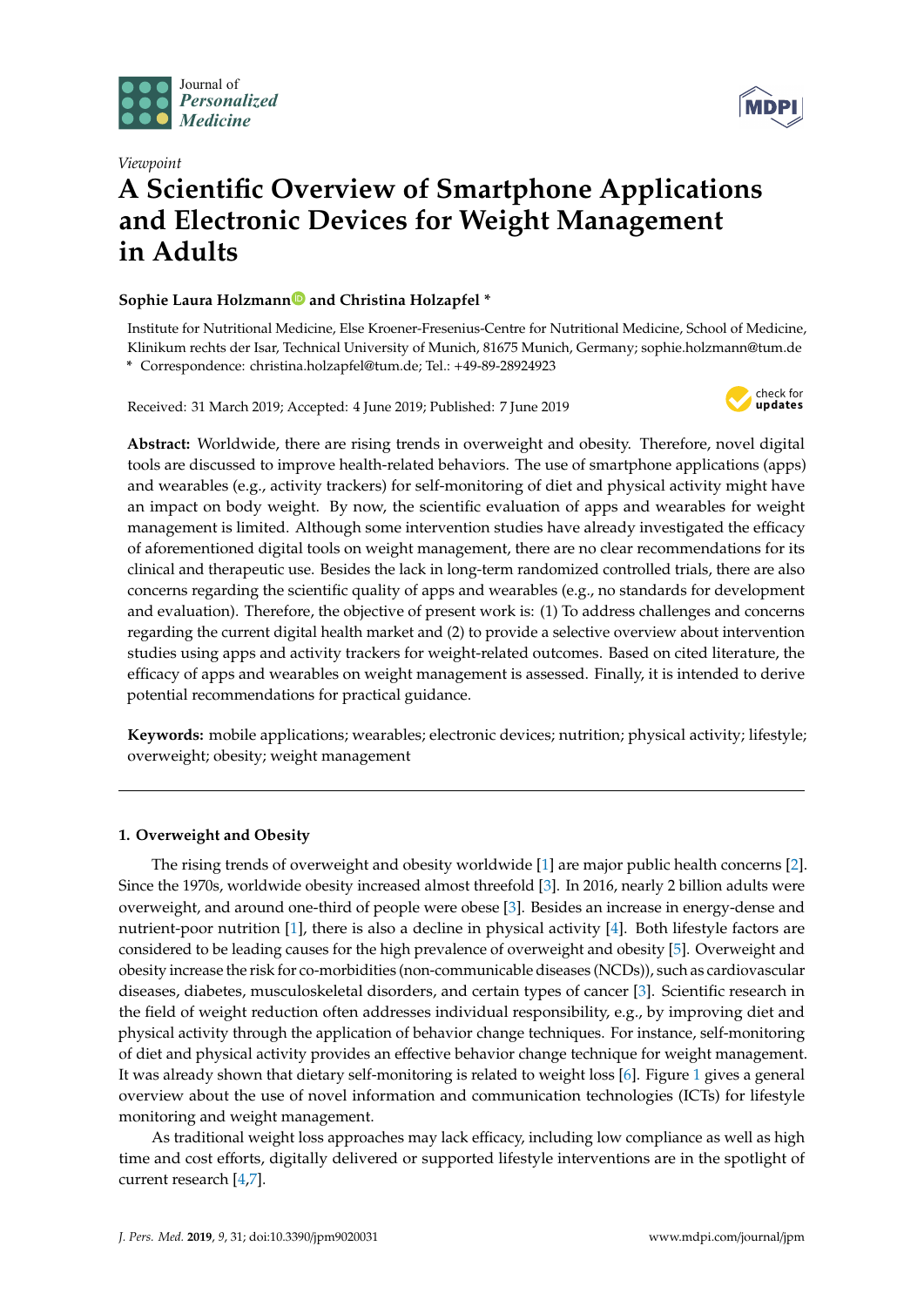<span id="page-1-0"></span>

**Figure 1.** Novel information and communication technologies (ICTs) for lifestyle monitoring (diet; **Figure 1.** Novel information and communication technologies (ICTs) for lifestyle monitoring (diet; physical activity) and weight management. App = application on smartphones; wearable device = physical activity) and weight management. App = application on smartphones; wearable device = portable hardware/activity tracker. portable hardware/activity tracker.

# As traditional weight loss approaches may lack efficacy, including low compliance as well as **2. Digital and Mobile (m) Health—Definition**

By now, there is no harmonized definition for terms like "digital health" or "mobile (m) Health" [\[8–](#page-7-7)[10\]](#page-7-8), thus leading to multiple operational definitions [\[9\]](#page-7-9). For instance, a systematic review on published According to the US Food and Drug Administration (FDA) digital health includes "categories such as mHealth, health information technology (IT), wearable devices, telehealth and telemedicine, and personalized medicine" [\[12\]](#page-7-11). Moreover, the Global Observatory for eHealth (GOe) by the World Health Organization (WHO) defines mHealth as "medical and public health practice supported by mobile devices, such as mobile phones, patient monitoring devices, personal digital assistants (PDAs), and other wireless devices" [\[10\]](#page-7-8). Throughout this article, the focus is on the following categories: "mobile health applications (apps)" and "wearables", specifically "activity trackers". definitions of electronic (e) Health showed that there are 51 unique definitions of eHealth [\[11\]](#page-7-10).

# $\mathbf{F}$  defines medical as "medical and public health practice supported by  $\mathbf{F}$ mobile devices, such as mobile phones, patient monitoring devices, personal digital assistants (PDAs), **3. Digital and Mobile (m) Health—Quality Assessment**

Besides the absence of a standard definition of the aforementioned terms, there are further Besides the absence of a standard definition of the aforementioned terms, there are further<br>limitations and challenges that need to be addressed. For instance, there are no standards available stage, specialist expertise and information references are often absent or deficient [\[13](#page-8-0)[–16\]](#page-8-1), resulting in non-reliable and non-transparent contents [\[13](#page-8-0)[,17](#page-8-2)[–20\]](#page-8-3). However, this insufficiency also applies for data privacy statements and scientific evidence [\[14,](#page-8-4)[16,](#page-8-1)[20\]](#page-8-3). An evaluation of selected nutrition apps revealed that single nutrition values deviated by as much as 50% from nutrition values provided by revelopment  $\frac{1}{2}$ stage, specialist expertise and information references are often absent or definition  $\frac{1}{2}$ , resulting  $\frac{1}{2}$ for the development, evaluation, and certification of apps and digital devices. At the development the German Food Database [\[20\]](#page-8-3).

In this context, it has to be emphasized that the following legal limitations do not refer to medical devices, for which distinct regulations apply (e.g., FDA). In Germany, for instance, medical devices are subject to the German Law of Medical Devices (Medizinproduktegesetz, MPG) and its corresponding subject to the regulations. Moreover, medical devices and medical apps need to be certified by the Federal Institute for Drugs and Medical Devices (Bundesinstitut für Arzneimittel und Medizinprodukte, BfArM).<br>— Therefore, the guidance on "Medical Apps", enacted by the BfArM, is intended to support developers regarding the differentiation between medical devices and wellness applications (health and fitness  $\frac{1}{2}$  $c_1$ corresponding regulations. Moreover, medical approximations and medical approximations of  $c_1$ . apps) [\[21\]](#page-8-5).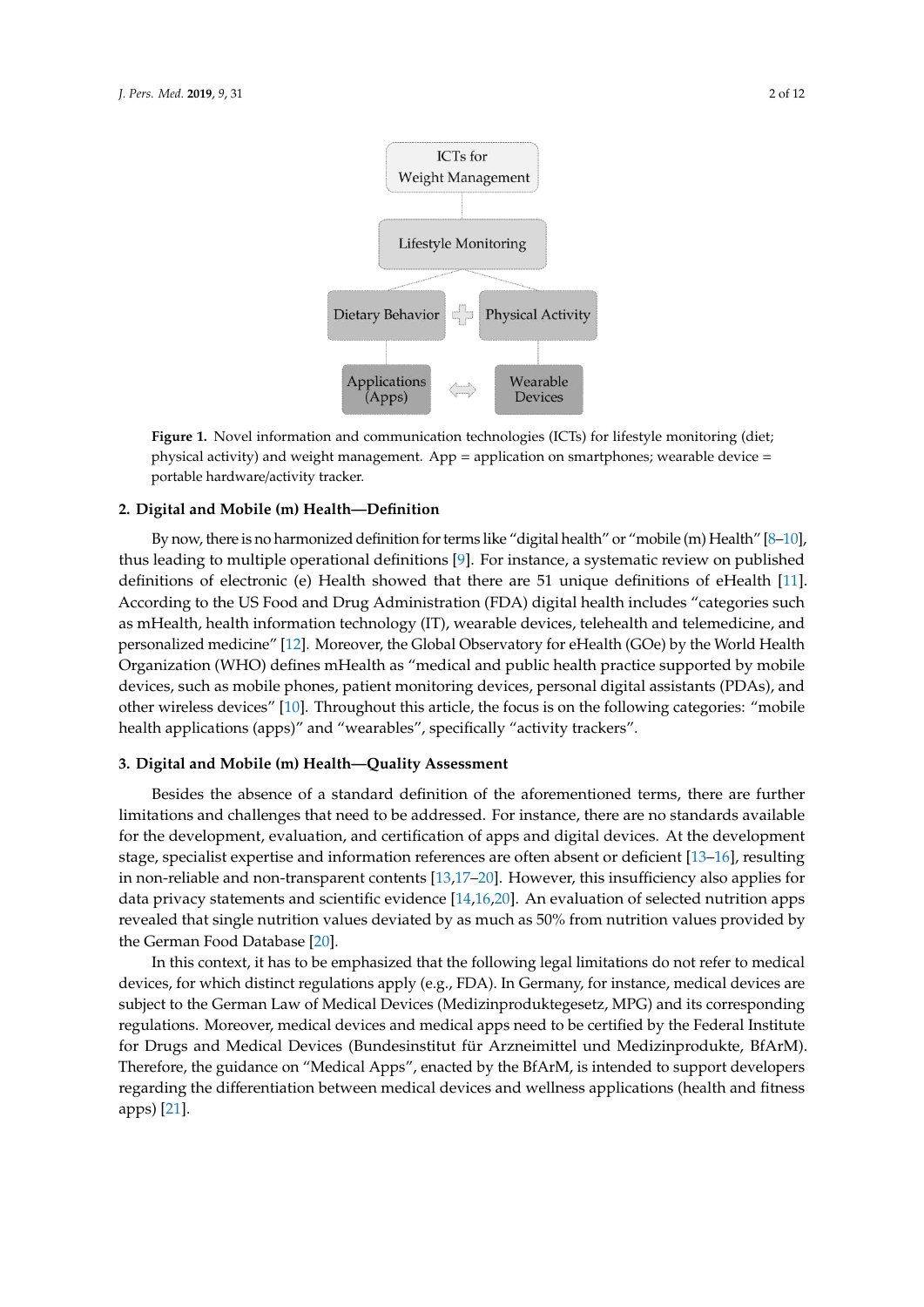#### *3.1. Development, Evaluation, and Certification*

In 2014, the European Commission published a "Green Paper on mHealth", which addresses limitations of mHealth, e.g., data protection and security, transparency of information, scientific research, and considers its potential for the healthcare system and the mHealth market as well [\[22](#page-8-6)[,23\]](#page-8-7). In addition, the European Commission is working on a "privacy code of conduct for mHealth apps", including "practical guidance for app developers on data protection principles while developing mHealth apps". Besides that, the WHO developed guidelines for the reporting of health interventions using mobile phones, the so-called "mHealth evidence reporting and assessment (mERA) checklist", considering 16 core items, such as "data security" and "compliance with national guidelines" [\[24\]](#page-8-8). Moreover, the mHealth app guideline "Xcertia" was elaborated by a US healthcare collaborative and aims to ensure safe and effective health apps. The guideline covers the following app-related topics: operability, privacy, security, content, and usability [\[25\]](#page-8-9). Additionally, there are also validated questionnaires available for the quality assessment of health (mobile rating app scale, MARS) [\[26\]](#page-8-10) and nutrition apps (app quality evaluation, AQEL) [\[27\]](#page-8-11).

By now, several German scientific institutions and organizations have established quality seals, regulatory marks, orientation aids, guidelines, and recommendations for the attentive handling of apps [\[28](#page-8-12)[–37\]](#page-9-0). For example, the information and evaluation platform "HealthOn" [\(www.healthon.de\)](www.healthon.de) evaluates and approves health apps by the "HealthOn code of honour", a trust mark and quality seal [\[30](#page-8-13)[,38\]](#page-9-1). The code relates to the reliability in-app health-related information and services and covers following criteria: (1) Authorship and medical accuracy, (2) actuality and relevance of the sources used, (3) advice "physician consultation", (4) product and advertising freedom, (5) sources of finance, (6) data and consumer protection, and (7) voluntary self-control [\[30\]](#page-8-13). Although there are legal frameworks for the harmonization of European data protection, there are still insufficiencies regarding the implementation and modernization of the national data privacy law in the German health sector [\[39\]](#page-9-2). To get an overview about quality seals, regulatory marks, and orientation aids, Albrecht et al. investigated the metadata (store descriptions) of "medicine" and "health and fitness" apps available at Apple's German App Store [\[29\]](#page-8-14). It was shown that only a few manufacturers referenced seals, primarily CE marks, demonstrating that there is no relevance of quality seals for app providers. Finally, the authors concluded that a "possibly legally obligatory, standardized reporting system should be implemented" [\[29\]](#page-8-14).

#### *3.2. Data Privacy, Data Reliability, and Expert Involvement*

One of the most commonly addressed concerns are the acquisition, management, transmission, storage, protection, and privacy of collected data [\[28,](#page-8-12)[39](#page-9-2)[,40\]](#page-9-3). Although there are international legal frameworks aiming to ensure transparency and security of mHealth devices, app developers often neglect legal specifications, leading to persisting and reasonable concerns regarding privacy and data protection [\[40\]](#page-9-3). For instance, the recently enacted EU General Data Protection Regulation (GDPR) represents a "comprehensive legal framework" and "harmonizing bracket" regarding "consent, purpose binding and data transfer, rights of the data subject, technical and organizational measures, and procedural arrangements" [\[39\]](#page-9-2). However, at present there are no holistic, mandatory regulations for the development and release of apps. Literature indicates that, with regard to nutrition apps, imprint information in app stores and corresponding homepages are often missing [\[20\]](#page-8-3). Braz et al. evaluated 16 free available nutrition apps and verified the quality and reliability of nutritional information related to values of macronutrients, micronutrients, and energy [\[13\]](#page-8-0). It was concluded that investigated apps lack reliable sources of information and therefore are not recommended for nutritional guidance [\[13\]](#page-8-0). Moreover, data security statements and privacy policies of health apps are often deficient, non-transparent, incomprehensible, or even missing [\[41](#page-9-4)[,42\]](#page-9-5), especially with regard to apps or wearables collecting data about weight and physical activity [\[40,](#page-9-3)[43\]](#page-9-6). According to a systematic content analysis, every third app did not provide a privacy policy [\[41\]](#page-9-4). Although app stores require a description covering several topics like imprint, responsibilities, and data privacy statement, there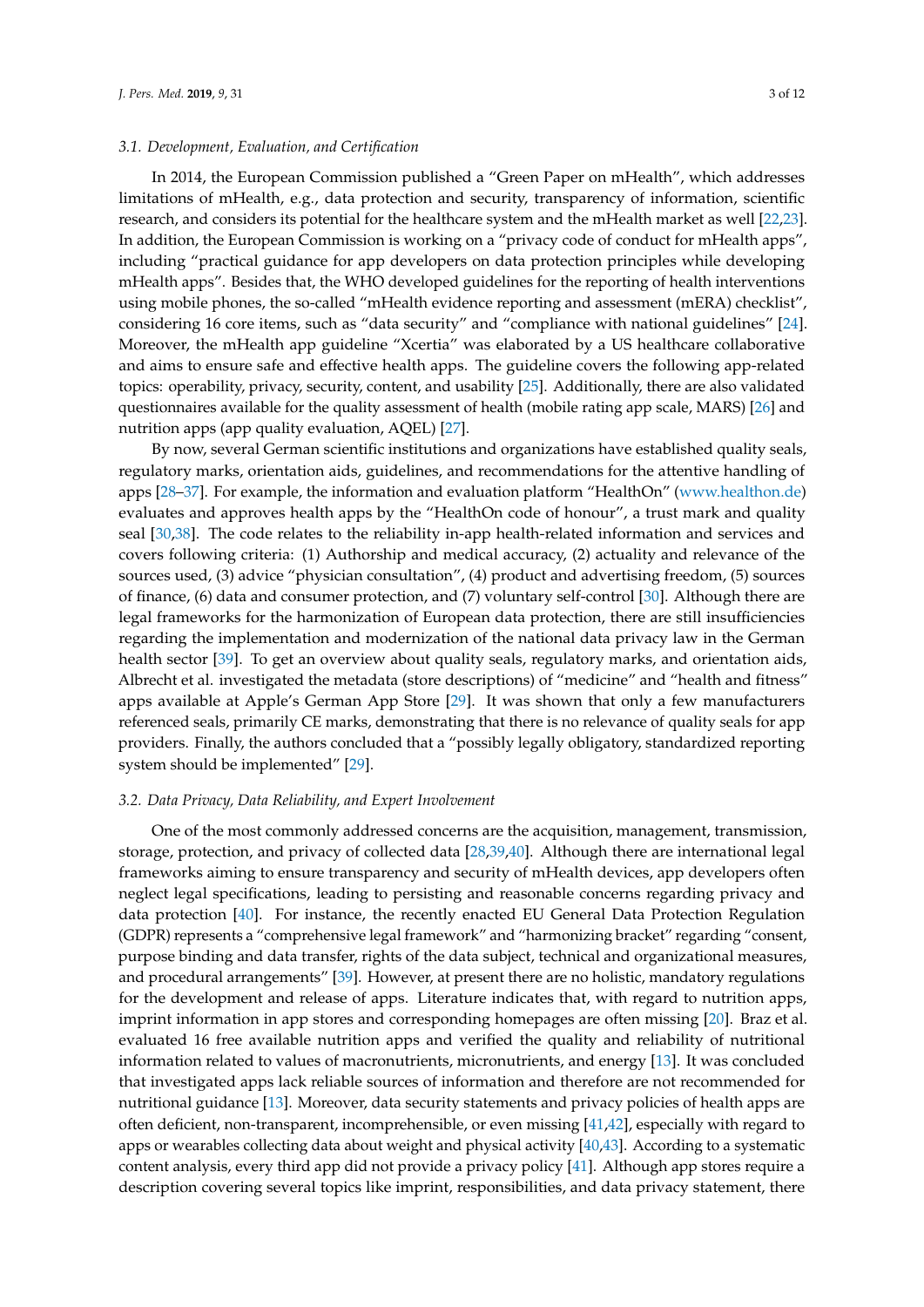is no autonomous agency verifying the supply at its market. Therefore, the need of a standardized quality seal or system is growing, both to ensure comparability between apps and to provide security and reliability for users [\[40\]](#page-9-3).

Besides the aforementioned deficiencies regarding data, there are also limitations with respect to expert involvement. A systematic review on medical apps for mobile phones revealed that there is a lack of expert involvement combined with a deficient adherence to medical evidence [\[44\]](#page-9-7). This also applies for apps used for overweight and obesity treatment. A study on the current weight management app market showed that apps lack in professional content expertise as well as in evidence-based online approaches [\[45\]](#page-9-8). In accordance, a scoping review on commercial mobile apps for weight management investigated the scientific quality of apps. It revealed that only 1% of nearly 400 included apps provided scientific evaluation and less than 0.5% indicated a health care expert involvement [\[46\]](#page-9-9). Moreover, a content analysis of more than 50 commercially available paediatric weight loss apps revealed that more than 60% of the evaluated apps lack expert recommendations [\[16\]](#page-8-1). This affects not only the app content itself, but also data privacy, as developers should ensure sufficient data protection. Data protection and data integrity require sufficient technical and data protection law expertise [\[47\]](#page-9-10). This leads to the demand for a high-quality, evidence-based app development process considered as a collaborative process between developers, researchers, clinicians, and users [\[46\]](#page-9-9). Moreover, the involvement of experts at an early stage of the development process is recommended and required [\[44\]](#page-9-7). Aforementioned concerns apply not only to apps, but also to wearables, especially with regard to data management (reliability, safety, and security) [\[48\]](#page-9-11).

#### **4. Digital Self-Monitoring of Diet and Physical Activity**

Diet tracking can be performed through apps on smartphones and watches, containing nutritional assessment methods like diet records, recalls, and food frequency questionnaires [\[49\]](#page-9-12). Furthermore, apps represent a time- and cost-effective method for the collection of health-related data with the potential of a broad dissemination and scalability [\[50–](#page-9-13)[52\]](#page-9-14). In Germany, around every third person has a health app installed on the smartphone [\[53\]](#page-9-15). According to a population-based survey among more than 4.000 German adults, more than 60% of participants use smartphones. Of those, 20% use health apps, primarily focusing on smoking cessation, healthy diet, and weight loss [\[54\]](#page-10-0). Besides the use of apps for dietary self-monitoring and -management, there is also a recent proliferation of the "quantified self" movement with regard to wearable technologies. Ancillary devices like smart watches and fitness trackers can be connected to, e.g., smartphones for monitoring life attributes like diet, physical activity, and sleep and finally providing real-time feedback to the user [\[9\]](#page-7-9). Nowadays, wearable devices enable the tracking of numerous variables, e.g., blood pressure, blood glucose, and heart rate [\[9\]](#page-7-9) by the application of novel technologies, like the non-invasive glucose monitoring by smart watches [\[55\]](#page-10-1), smart patches [\[56\]](#page-10-2), and smart clothes [\[57\]](#page-10-3).

Figure [2](#page-4-0) provides an overview of selected smart technologies currently used for lifestyle monitoring. For instance, physical activity is mainly monitored by either wearable sensors (accelerometers) as wrist-worn bands, or apps for smartwatches or smartphones assessing GPS (global positioning system) data [\[58\]](#page-10-4). In the following, the focus is on apps and wearable technologies (activity trackers) for the purpose of weight management.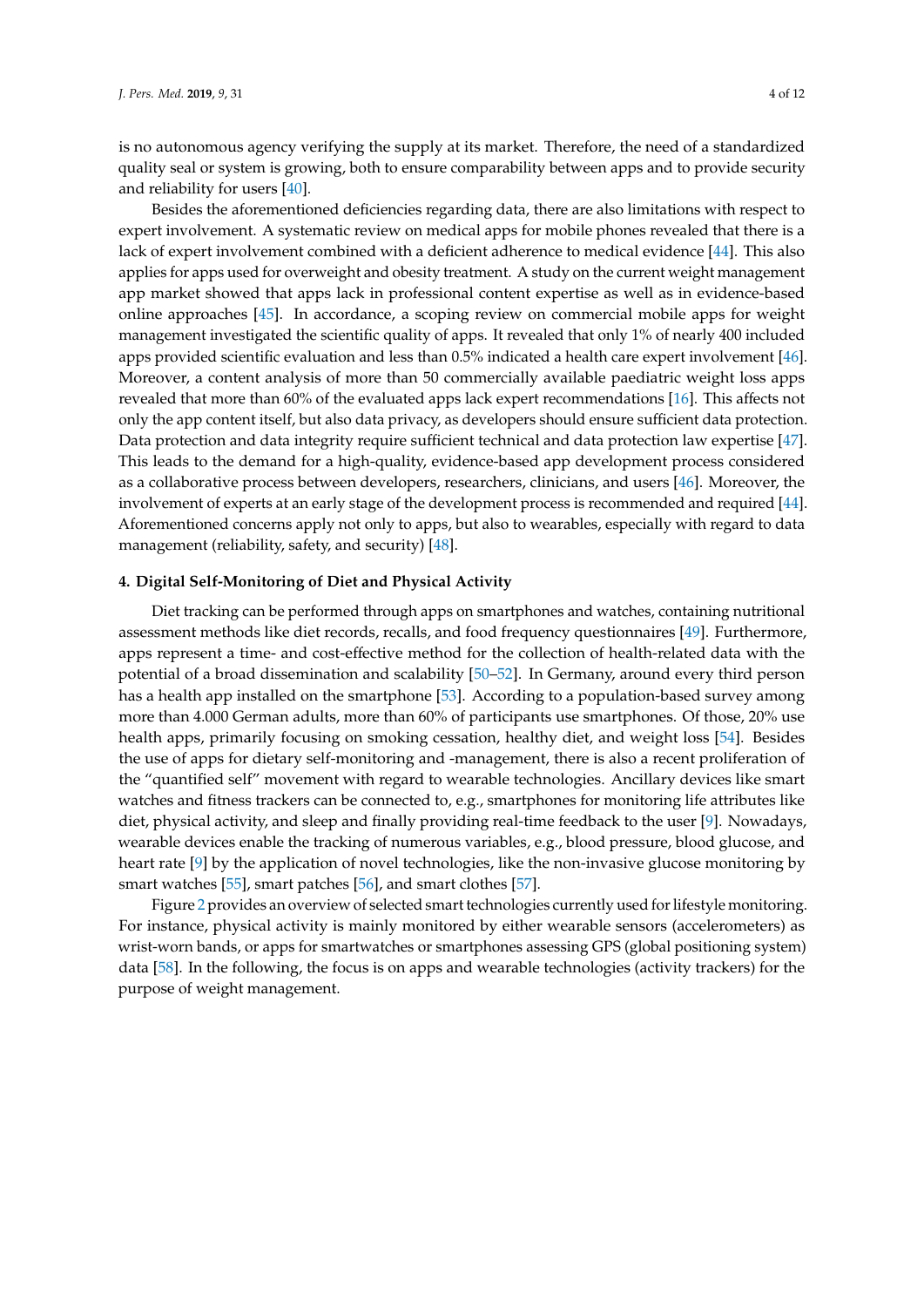<span id="page-4-0"></span>

**Figure 2.** Examples of smart digital tools for monitoring of lifestyle and physiology. **Figure 2.** Examples of smart digital tools for monitoring of lifestyle and physiology.

### **5. Smartphone Applications (Apps) and Wearable Devices (Activity Tracker) for Weight Management 5. Smartphone Applications (Apps) and Wearable Devices (Activity Tracker) for Weight**

Systematic reviews and meta-analyses have investigated and proven the effectiveness of mobile phone and app-based interventions on weight-related outcomes [\[59](#page-10-5)[–65\]](#page-10-6). Current evidence for the long-term effectivity of apps and activity trackers on weight management is limited due to inconsistent findings and a low methodological quality within studies [66]. A selection of studies, which investigated the long-term effects (>6 months) of apps and wearables on weight change are addressed in the following.  $\overline{a}$ 

Some studies compare in-person contact (e.g., phone calls, group sessions) against technology (app), combine both, or examine different modes of dietary self-monitoring with regard to weight (app), combine both, or examine different modes of dietary self-monitoring with regard to weight<br>change. One long-term randomized controlled trial (RCT) is the "Cell Phone Intervention for You (CITY)" study in which Svetkey et al. (2015) investigated two behavioral weight loss interventions among 365 young adults with overweight and obesity. The "cell phone" (CP) group was provided with among 365 young adults with overweight and obesity. The "cell phone" (CP) group was provided with<br>a smartphone app which included a variety of behavioral change techniques, e.g., self-monitoring (diet, physical activity, and weight) and in-app prompting. The "personal coaching" (PC) group attended group sessions and received phone calls from coaches in addition to app-assisted self-tracking of weight, diet, and physical activity, but no in-app prompting [51,67]. Results revealed that CP participants had no weight loss advantages compared to controls at any time point (6, 12, and 24 months), while weight loss after 6 months was significantly higher (1.92 kg; CI 3.17, 0.67;  $p = 0.003$ ) in the PC group than in the control group. Differences in mean weight loss at 24 months were not significant between intervention groups [51]. Besides that, a further publication about the CITY study from 2018 revealed that there was an association between engagement and weight loss during the first 6 intervention months [67]. C[om](#page-10-8)pared to PC participants, engagement and self-monitoring of weight were higher in CP participants. In general, engagement was the highest within the first months with a decreasing trend until the study end [67]. Besides the aforementioned interventions combining both digital and personal weight loss approaches, there are also studies focusing on each as a single approach. An 18 month RCT among 276 adults with overweight and obesity compared two behavioral weight loss approaches (group sessions, smartphone app) [wi](#page-10-9)th controls [68]. While the more intense group-based intervention consisted of regular meetings declining in frequency over the study period, the app-based intervention included online lessons. Both groups performed self-monitoring of diet and received feedback, either paper-based or digital. Estimated mean weight change was similar in the intervention (5.9 kg; 95% CI 4.5, 7.4 vs. 5.5 kg; 95% CI 3.9, 7.1) and the control group (6.4 kg; 95% CI 3.7, 9.2) after 18 months. Thus, authors concluded that an app-based behavioral weight loss treatment can be as effective as a face-to-face group-based approach [68]. effective as a face-to-face group-based approach [68].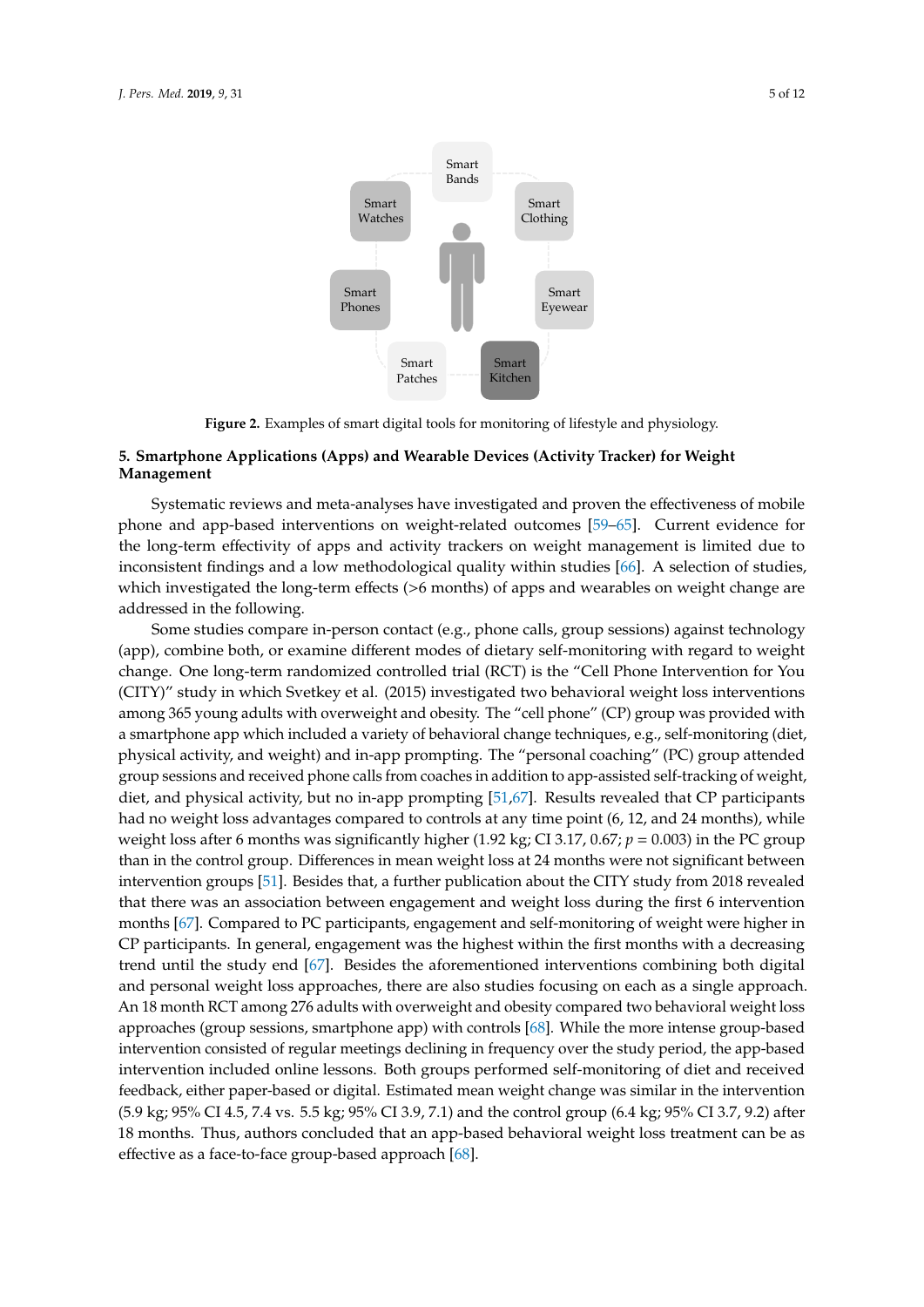Two different mobile dietary self-monitoring tools (smartphone app, bite counter device) for weight loss were compared within the Dietary Intervention to Enhance Tracking with Mobile Devices (DIET Mobile) study among 81 overweight adults [\[69\]](#page-10-10). Besides the different tracking tools, both groups were provided with the same behavioral weight loss information delivered by podcasts. After 6 months, both intervention groups showed weight loss, with the app group participants loosing significantly more weight ( $-6.8 \pm 0.8$  kg; *p* < 0.001) than participants wearing the bite counter device ( $-3.0 \pm 1.0$ 0.8 kg). There were no between-group differences regarding the frequency of dietary self-monitoring. Moreover, total weight loss was significantly correlated with frequency of information acquisition (podcasts) and self-monitoring (diet) [\[69\]](#page-10-10). Adherence and engagement to self-monitoring often appears in the early stage of interventions and declines continuously over time [\[67,](#page-10-8)[70,](#page-10-11)[71\]](#page-10-12). Different types of self-monitoring were evaluated by another intervention study among 128 participants with overweight. It was shown that weight loss was associated with the type of self-monitoring of diet (app, paper diary, and website) [\[52\]](#page-9-14). After six months, there was weight loss in all three groups, with the app being most effective (−4.6 kg; 95% CI −6.2, −3.0), followed by paper diary (−2.9 kg; 95% CI −4.7, −1.1) and the website group (−1.3 kg, 95% CI −2.7, 0.1). Study retention and self-monitoring adherence was highest for participants recording diet by using the smartphone app [\[52\]](#page-9-14). Furthermore, it has been shown that the daily frequency of dietary self-monitoring (log-in data website) is related to weight loss. However, daily duration of dietary self-monitoring is not associated with weight loss [\[6\]](#page-7-5). Outcomes need to be interpreted with caution, as there was no control group considered and results are based on log-in data only.

A recent meta-analysis revealed that, compared with control conditions, physical activity apps can increase daily steps, with a mean non-significant between-group difference of 476.75 steps per day (95% CI −229.57, 1183.07; *p* = 0.19) [\[72\]](#page-10-13). There is also evidence regarding the positive effects of wearables on physical activity and weight. A meta-analysis of nine RCTs and prospective cohort studies without dietary interventions showed that interventions with a pedometer increase steps and promote weight loss as well [\[73\]](#page-11-0). Compared to baseline, the mean weight change was −1.27 kg (CI 95%; −1.85, −0.70 kg). The average weight loss per week was 0.05 kg, with greater weight loss at longer intervention periods [\[73\]](#page-11-0). Evidence for the effectiveness of pedometers could also be demonstrated by a former systematic review, revealing that their application is associated with significant improvements of physical activity, body mass index (BMI), and blood pressure [\[74\]](#page-11-1). According to the included RCTs, it was shown that pedometer usage significantly increased daily physical activity by nearly 2500 steps more than under the control condition (95% CI; 1.098–3.885 steps/day; *p* < 0.001). This also applied for observational studies. In total and compared to baseline, the application of pedometers resulted in a more than 25% increase in physical activity. Moreover, BMI was significantly improved by a mean change of 0.38 (95% CI; 0.05, 0.72;  $p = 0.03$ ) among pedometer users from pre- to post intervention. As the mean intervention duration was rather short (18 weeks), no long-term conclusions can be drawn [\[74\]](#page-11-1). Another systematic review by Lewis et al. showed preliminary evidence for wearables (activity tracker) and demonstrated that their application can lead to significant improvements of physical activity and weight from pre- to post intervention. Quality assessment revealed that most studies were of medium quality, concluding that there is need for more high-quality RCTs [\[75\]](#page-11-2). Furthermore, a systematic review by Goode et al. showed that wearable motion sensing technologies (accelerometers) had significant effects on improvements of both physical activity and weight loss. As effects were small and studies had only small sample sizes with moderate to high heterogeneity, results have to be interpreted cautiously with respect to clinical relevance [\[76\]](#page-11-3).

Finkelstein et al. investigated the effectiveness of activity trackers combined with incentives among a subset of 800 employees in four intervention groups, activity tracker as a stand-alone intervention, activity tracker combined with cash incentive, activity tracker combined with charity incentive, and control [\[77\]](#page-11-4). Compared to controls, increase in Moderate-to-Vigorous Physical Activity (MVPA) was significantly greater in the tracker groups combined with cash or charity after the 6 month intervention. There was no significant difference in MVPA increase between the stand-alone activity tracker group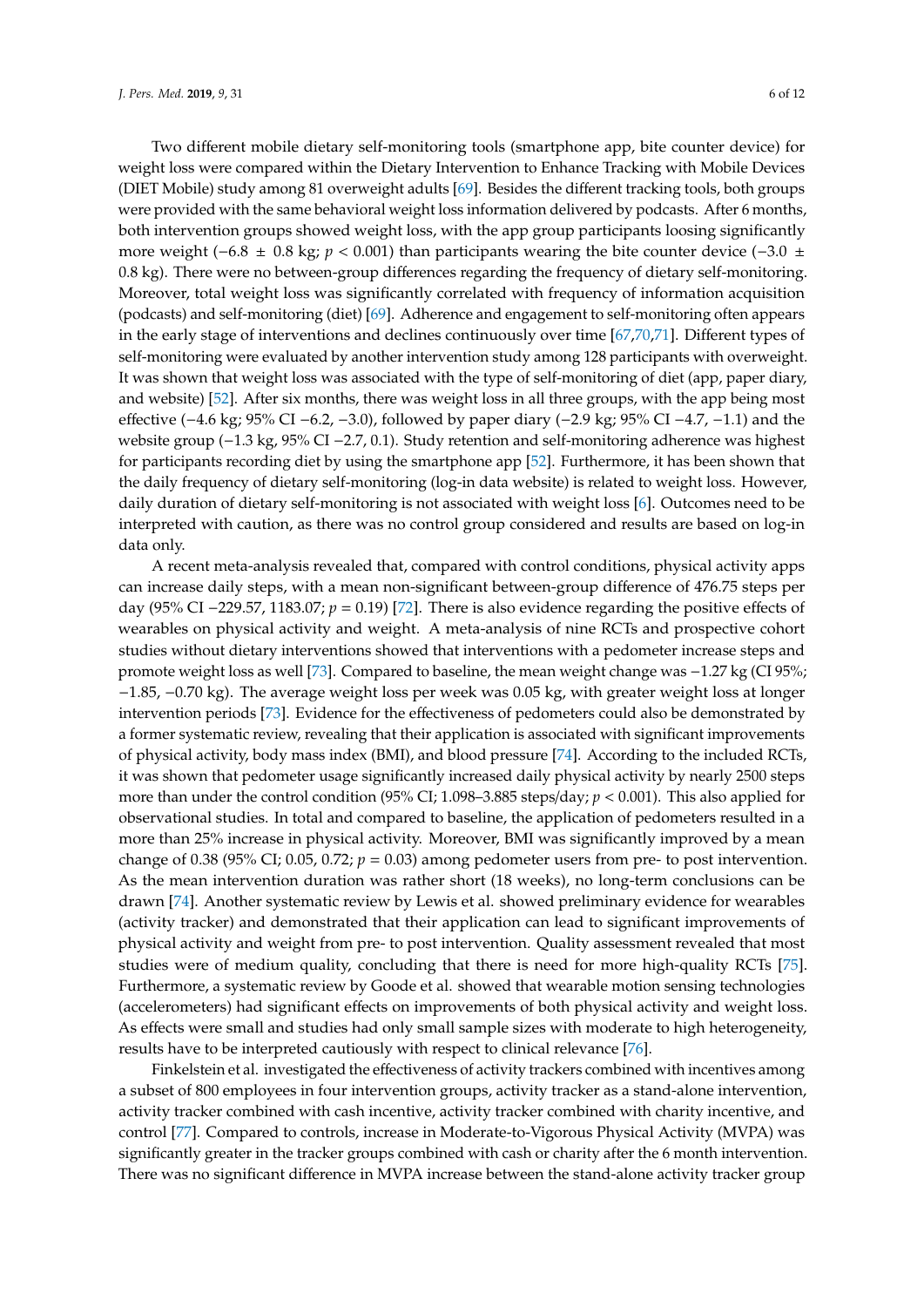and the control group. The 12 month post intervention follow-up revealed that compared with no treatment, all intervention modes with tracker increased MVPA. Finally, no improvements on health (weight, blood pressure, and quality of life measures) were detected at 6 or 12 months [\[77\]](#page-11-4). The Innovative Approaches to Diet, Exercise and Activity (IDEA) study compared long-term effects of a standard behavioral against a wearable-enhanced (commercially available) lifestyle intervention on weight loss among 471 adults with overweight and obesity [\[78\]](#page-11-5). Prior to randomization, participants were instructed to reduce caloric intake, to increase physical activity and received group counselling sessions for 6 months. At 6 months, further intervention elements (telephone counselling sessions, text message prompts, web-based study materials) were added. Hereafter, randomization to either the standard (web-based) or the wearable enhanced intervention group (wearable plus web interface) was performed in order to self-monitor diet and physical activity for another 18 months. After 24 months and compared to baseline, there was a significant weight change difference between both intervention groups by 2.4 kg (95% CI 1.0, 3.7;  $p = 0.002$ ), with higher weight loss in the standard intervention group [\[78\]](#page-11-5).

#### **6. Summary and Outlook**

Digital health applications and devices have become increasingly popular among the population. At the same time, the market for apps and wearables is growing rapidly with almost no external (e.g., federal) regulations. Several reports investigated the current market supply and found out that the main concerns relate to data safety, privacy, and transparency. In addition, the development of apps and wearables is often non-evidence based and without any expert involvement. Although there are several approaches for a harmonized evaluation of apps, there are no standardized criteria available by now. Besides that, studies evaluating the efficacy of digital tools regarding health-related outcomes have proliferated. According to the studies discussed in this article, interventions with apps and wearables are mainly not superior to non-digital treatments with regard to weight loss. Nevertheless, some studies addressed herein showed that the use of apps and wearables for self-monitoring of diet and physical activity promotes weight loss among adults, especially in combination with personal contact.

It has to be mentioned that weight outcomes within digitally (enhanced) interventions should be interpreted cautiously as weight is often assessed by self-report. This also applies for the assessment of diet and physical activity, which is usually self-reported, too. In accordance with non-digital interventions, digitally (enhanced) interventions are also affected by high attrition rates. Therefore, it is often impossible to evaluate their real impact as participants' compliance often decreases within the study progress [\[43\]](#page-9-6). Therefore, several approaches for the enhancement of self-monitoring adherence were examined [\[67,](#page-10-8)[77](#page-11-4)[,79](#page-11-6)[,80\]](#page-11-7). For instance, Finkelstein et al. demonstrated that adherence to activity tracking benefits from the supportive application of incentives [\[77\]](#page-11-4). Besides that, there is evidence for the efficacy of technology-based reminders or prompts for engagement with digital intervention, which should be considered as well [\[79\]](#page-11-6).

Most guidelines for the treatment of overweight and obesity do not refer to digital technology (internet, telephone, apps) as potential supportive treatment approaches. This might be due to the fact that the results of most RCTs on digital devices for weight loss have been published after the publication of the guidelines. The German "Interdisciplinary Guideline of Quality S3 for the Prevention and Treatment of Obesity" carefully considers apps as a synergistic and supportive tool for on-site programs [\[81\]](#page-11-8). Although digital tools have several benefits (e.g., availability, flexibility, and cost and time-effectiveness) compared to conventional face-to-face interventions, the German guideline claims that professional weight reduction programs without digital involvement are more successful with respect to therapeutic outcomes. As physicians claim that time pressure and costs are significant barriers within consultations [\[82\]](#page-11-9), a digitally (supported) intervention might reduce the workload in the everyday practice life. According to the described studies, there is no clinical evidence to recommend apps as a standalone program for long-term weight loss purposes. As present work is intended to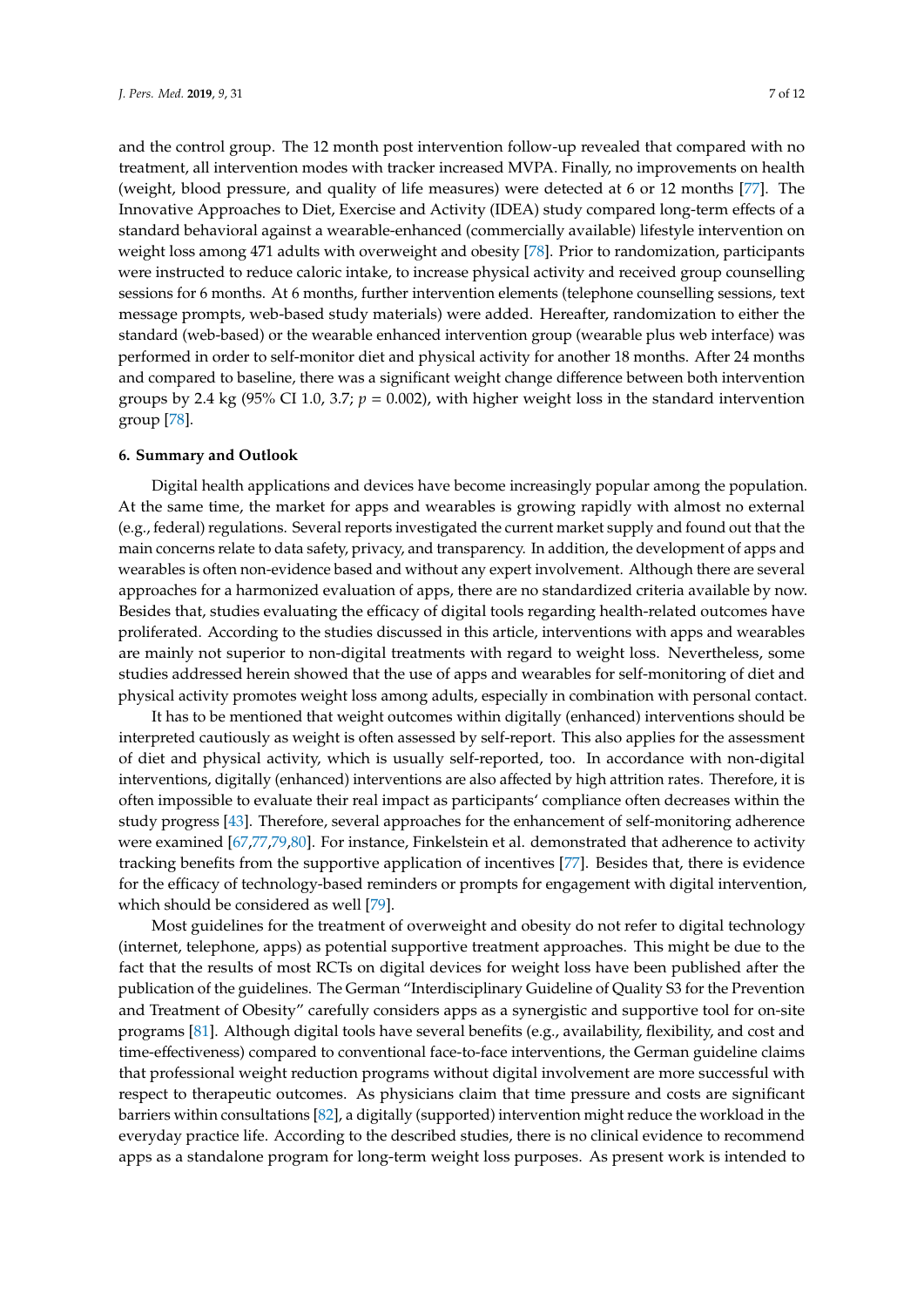provide insights from different perspectives into the scientific research of apps and wearables for weight management, no systematic literature search or meta-analysis was conducted.

Finally, it is indispensable to conduct large intervention studies in order to generate valid recommendations for the use of apps and electronic devices for weight management. More research is needed to evaluate digital approaches of delivering lifestyle interventions for weight loss and weight maintenance. Aforementioned topics are addressed within the *enable* Nutrition Cluster [\(www.enable-cluster.de\)](www.enable-cluster.de), funded by the German Federal Ministry of Education and Research. The aim of the corresponding lifestyle intervention (LION) study is to compare two dietary recommendations (low carbohydrate diet, low fat diet) and two different tools (app, newsletter) for weight loss maintenance.

**Author Contributions:** S.L.H. and C.H. wrote the manuscript and approved the final version of the manuscript.

**Funding:** This article was supported by a grant of the German Federal Ministry of Education and Research (Bundesministerium für Bildung und Forschung, BMBF) (funding code: 01EA1709, enable publication number 040). This article has been written by the Junior Research Group, "Personalized Nutrition & eHealth" within the *enable* Nutrition Cluster.

**Acknowledgments:** The authors thank the German Federal Ministry of Education and Research (BMBF) for the funding.

**Conflicts of Interest:** S.L.H. declares no conflict of interest. C.H. is a member of the scientific advisory board of 4sigma GmbH and has a cooperation with Oviva AG.

#### **References**

- <span id="page-7-0"></span>1. Abarca-Gómez, L.; Abdeen, Z.A.; Hamid, Z.A.; Abu-Rmeileh, N.M.; Acosta-Cazares, B.; Acuin, C.; Adams, R.J.; Aekplakorn, W.; Afsana, K.; Aguilar-Salinas, C.A.; et al. Worldwide trends in body-mass index, underweight, overweight, and obesity from 1975 to 2016: A pooled analysis of 2416 population-based measurement studies in 128·9 million children, adolescents, and adults. *Lancet* **2017**, *390*, 2627–2642. [\[CrossRef\]](http://dx.doi.org/10.1016/S0140-6736(17)32129-3)
- <span id="page-7-1"></span>2. Wyatt, S.B.; Winters, K.P.; Dubbert, P.M. Overweight and obesity: Prevalence, consequences, and causes of a growing public health problem. *Am. J. Med. Sci.* **2006**, *331*, 166–174. [\[CrossRef\]](http://dx.doi.org/10.1097/00000441-200604000-00002) [\[PubMed\]](http://www.ncbi.nlm.nih.gov/pubmed/16617231)
- <span id="page-7-2"></span>3. World Health Organization (WHO). Obesity and Overweight. Available online: https://[www.who.int](https://www.who.int/news-room/fact-sheets/detail/obesity-and-overweight)/news-r oom/fact-sheets/detail/[obesity-and-overweight](https://www.who.int/news-room/fact-sheets/detail/obesity-and-overweight) (accessed on 22 May 2019).
- <span id="page-7-3"></span>4. Kohl, H.W.; Craig, C.L.; Lambert, E.V.; Inoue, S.; Alkandari, J.R.; Leetongin, G.; Kahlmeier, S. The pandemic of physical inactivity: Global action for public health. *Lancet* **2012**, *380*, 294–305. [\[CrossRef\]](http://dx.doi.org/10.1016/S0140-6736(12)60898-8)
- <span id="page-7-4"></span>5. Stevens, G.A.; Singh, G.M.; Lu, Y.; Danaei, G.; Lin, J.K.; Finucane, M.M.; Bahalim, A.N.; McIntire, R.K.; Gutierrez, H.R.; Cowan, M.; et al. National, regional, and global trends in adult overweight and obesity prevalences. *Popul. Health Metr.* **2012**, *10*, 22. [\[CrossRef\]](http://dx.doi.org/10.1186/1478-7954-10-22)
- <span id="page-7-5"></span>6. Harvey, J.; Krukowski, R.; Priest, J.; West, D. Log Often, Lose More: Electronic Dietary Self-Monitoring for Weight Loss. *Obesity (Silver Spring)* **2019**, *27*, 380–384. [\[CrossRef\]](http://dx.doi.org/10.1002/oby.22382)
- <span id="page-7-6"></span>7. Carroll, J.K.; Moorhead, A.; Bond, R.; LeBlanc, W.G.; Petrella, R.J.; Fiscella, K. Who Uses Mobile Phone Health Apps and Does Use Matter? A Secondary Data Analytics Approach. *J. Med. Internet Res.* **2017**, *19*, e125. [\[CrossRef\]](http://dx.doi.org/10.2196/jmir.5604) [\[PubMed\]](http://www.ncbi.nlm.nih.gov/pubmed/28428170)
- <span id="page-7-7"></span>8. Adjekum, A.; Blasimme, A.; Vayena, E. Elements of Trust in Digital Health Systems: Scoping Review. *J. Med. Internet Res.* **2018**, *20*, e11254. [\[CrossRef\]](http://dx.doi.org/10.2196/11254) [\[PubMed\]](http://www.ncbi.nlm.nih.gov/pubmed/30545807)
- <span id="page-7-9"></span>9. Davis, T.L.; DiClemente, R.; Prietula, M. Taking mHealth Forward: Examining the Core Characteristics. *JMIR Mhealth Uhealth* **2016**, *4*, e97. [\[CrossRef\]](http://dx.doi.org/10.2196/mhealth.5659) [\[PubMed\]](http://www.ncbi.nlm.nih.gov/pubmed/27511612)
- <span id="page-7-8"></span>10. World Health Organization. *mHealth: New Horizons for Health through Mobile Technologies. Global Observatory for eHealth Series—Volume 3*; WHO: Geneva, Switzerland. Available online: http://[www.who.int](http://www.who.int/goe/publications/goe_mhealth_web.pdf)/goe/publicat ions/[goe\\_mhealth\\_web.pdf](http://www.who.int/goe/publications/goe_mhealth_web.pdf) (accessed on 22 February 2019).
- <span id="page-7-10"></span>11. Oh, H.; Rizo, C.; Enkin, M.; Jadad, A. What is eHealth (3): A systematic review of published definitions. *J. Med. Internet Res.* **2005**, *7*, e1. [\[CrossRef\]](http://dx.doi.org/10.2196/jmir.7.1.e1)
- <span id="page-7-11"></span>12. U.S. Food and Drug Administration. Digital Health. Available online: https://www.fda.gov/[medicaldevices](https://www.fda.gov/medicaldevices/digitalhealth/) /[digitalhealth](https://www.fda.gov/medicaldevices/digitalhealth/)/ (accessed on 21 February 2019).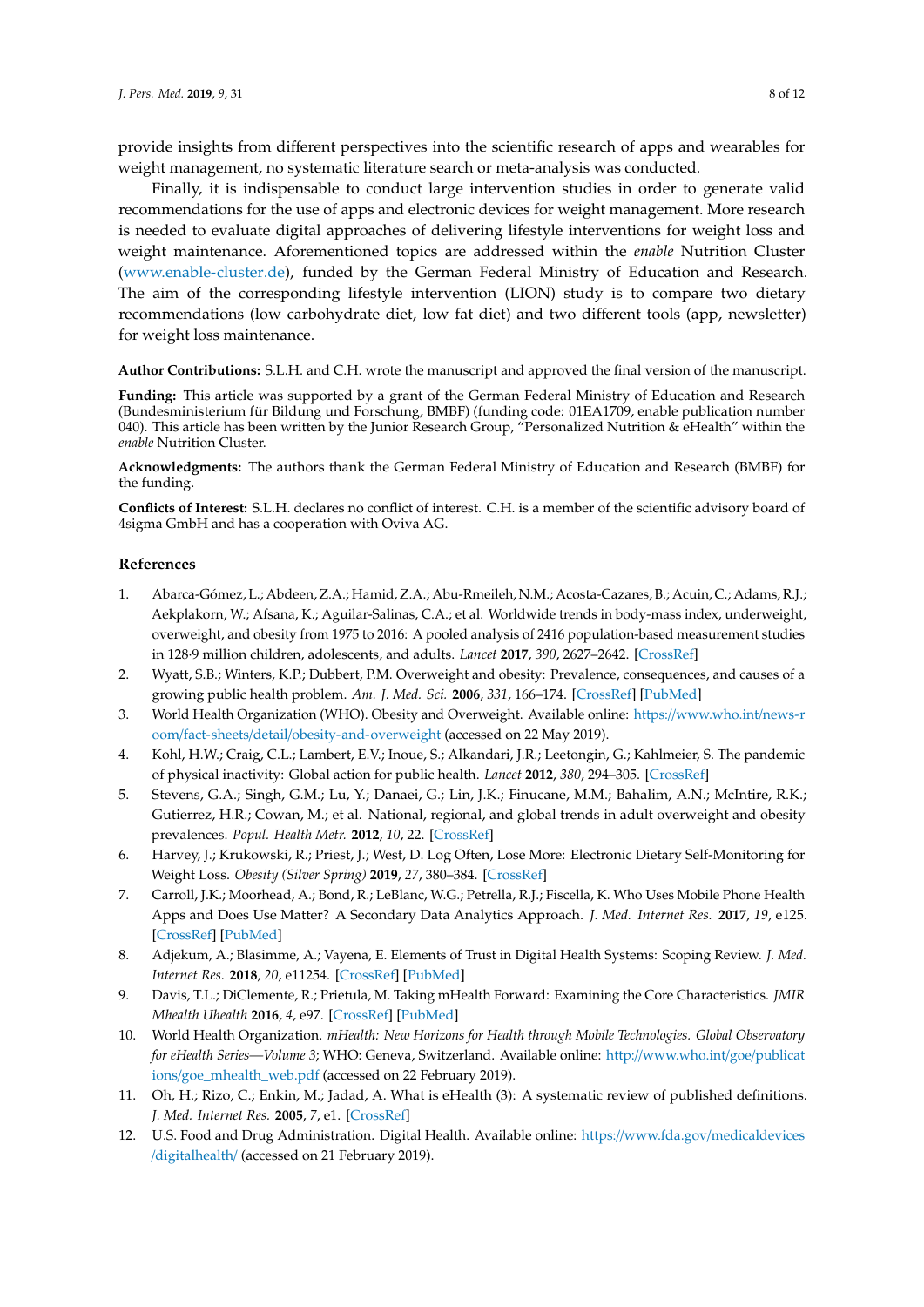- <span id="page-8-0"></span>13. Braz, V.N.; Lopes, M.H.B.M. Evaluation of mobile applications related to nutrition. *Public Health Nutr.* **2018**, 1–6. [\[CrossRef\]](http://dx.doi.org/10.1017/S136898001800109X)
- <span id="page-8-4"></span>14. Albrecht, U.-V.; Engeli, S.; von Jan, U. Mit Apps durch Dick und Dünn? *Adipositas Ursachen Folgeerkrankungen Therapie* **2016**, *10*, 43–50. [\[CrossRef\]](http://dx.doi.org/10.1055/s-0037-1617691)
- 15. Pagoto, S.; Bennett, G.G. How behavioral science can advance digital health. *Transl. Behav. Med.* **2013**, *3*, 271–276. [\[CrossRef\]](http://dx.doi.org/10.1007/s13142-013-0234-z)
- <span id="page-8-1"></span>16. Schoffman, D.E.; Turner-McGrievy, G.; Jones, S.J.; Wilcox, S. Mobile apps for pediatric obesity prevention and treatment, healthy eating, and physical activity promotion: Just fun and games? *Transl. Behav. Med.* **2013**, *3*, 320–325. [\[CrossRef\]](http://dx.doi.org/10.1007/s13142-013-0206-3)
- <span id="page-8-2"></span>17. Chen, J.; Cade, J.E.; Allman-Farinelli, M. The Most Popular Smartphone Apps for Weight Loss: A Quality Assessment. *JMIR Mhealth Uhealth* **2015**, *3*, e104. [\[CrossRef\]](http://dx.doi.org/10.2196/mhealth.4334) [\[PubMed\]](http://www.ncbi.nlm.nih.gov/pubmed/26678569)
- 18. Bardus, M.; van Beurden, S.B.; Smith, J.R.; Abraham, C. A review and content analysis of engagement, functionality, aesthetics, information quality, and change techniques in the most popular commercial apps for weight management. *Int. J. Behav. Nutr. Phys. Act.* **2016**, *13*, 35. [\[CrossRef\]](http://dx.doi.org/10.1186/s12966-016-0359-9) [\[PubMed\]](http://www.ncbi.nlm.nih.gov/pubmed/26964880)
- 19. Becker, S.; Miron-Shatz, T.; Schumacher, N.; Krocza, J.; Diamantidis, C.; Albrecht, U.-V. mHealth 2.0: Experiences, Possibilities, and Perspectives. *JMIR Mhealth Uhealth* **2014**, *2*, e24. [\[CrossRef\]](http://dx.doi.org/10.2196/mhealth.3328)
- <span id="page-8-3"></span>20. Holzmann, S.L.; Pröll, K.; Hauner, H.; Holzapfel, C. Nutrition apps: Quality and limitations: An explorative investigation on the basis of selected apps. *Ernahrungs Umschau* **2018**, 80–89. [\[CrossRef\]](http://dx.doi.org/10.4455/eu.2017.018)
- <span id="page-8-5"></span>21. Federal Institute for Drugs and Medical Devices. BfArM—Guidance on "Medical Apps": Differentiation between Apps and Medical or Other Devices as well as on the Subsequent Risk Classification According to the MPG. Available online: https://www.bfarm.de/EN/[MedicalDevices](https://www.bfarm.de/EN/MedicalDevices/Differentiation/MedicalApps/_node.html)/Differentiation/MedicalApps/\_node.html (accessed on 22 February 2019).
- <span id="page-8-6"></span>22. European Commission. Green Paper on Mobile Health ("mHealth"). 2014. Available online: [Ec.europa.eu](Ec.europa.eu/newsroom/dae/document.cfm?doc_id=5147)/n ewsroom/dae/[document.cfm?doc\\_id](Ec.europa.eu/newsroom/dae/document.cfm?doc_id=5147)=5147 (accessed on 19 February 2019).
- <span id="page-8-7"></span>23. European Commission. Privacy Code of Conduct on Mobile Health Apps. Available online: https://[ec.europa.](https://ec.europa.eu/digital-single-market/en/privacy-code-conduct-mobile-health-apps) eu/digital-single-market/en/[privacy-code-conduct-mobile-health-apps](https://ec.europa.eu/digital-single-market/en/privacy-code-conduct-mobile-health-apps) (accessed on 22 February 2019).
- <span id="page-8-8"></span>24. Agarwal, S.; LeFevre, A.E.; Lee, J.; L'Engle, K.; Mehl, G.; Sinha, C.; Labrique, A. Guidelines for reporting of health interventions using mobile phones: Mobile health (mHealth) evidence reporting and assessment (mERA) checklist. *BMJ* **2016**, *352*, i1174. [\[CrossRef\]](http://dx.doi.org/10.1136/bmj.i1174) [\[PubMed\]](http://www.ncbi.nlm.nih.gov/pubmed/26988021)
- <span id="page-8-9"></span>25. Xcertia. Xcertia-mHealth App Guidelines. Available online: https://[www.xcertia.org](https://www.xcertia.org/the-guidelines/)/the-guidelines/ (accessed on 22 February 2019).
- <span id="page-8-10"></span>26. Stoyanov, S.R.; Hides, L.; Kavanagh, D.J.; Zelenko, O.; Tjondronegoro, D.; Mani, M. Mobile app rating scale: A new tool for assessing the quality of health mobile apps. *JMIR Mhealth Uhealth* **2015**, *3*, e27. [\[CrossRef\]](http://dx.doi.org/10.2196/mhealth.3422)
- <span id="page-8-11"></span>27. DiFilippo, K.N.; Huang, W.; Chapman-Novakofski, K.M. A New Tool for Nutrition App Quality Evaluation (AQEL): Development, Validation, and Reliability Testing. *JMIR Mhealth Uhealth* **2017**, *5*, e163. [\[CrossRef\]](http://dx.doi.org/10.2196/mhealth.7441) [\[PubMed\]](http://www.ncbi.nlm.nih.gov/pubmed/29079554)
- <span id="page-8-12"></span>28. Albrecht, U.-V. Transparency of health-apps for trust and decision making. *J. Med. Internet Res.* **2013**, *15*, e277. [\[CrossRef\]](http://dx.doi.org/10.2196/jmir.2981)
- <span id="page-8-14"></span>29. Albrecht, U.-V.; Hillebrand, U.; von Jan, U. Relevance of Trust Marks and CE Labels in German-Language Store Descriptions of Health Apps: Analysis. *JMIR Mhealth Uhealth* **2018**, *6*, e10394. [\[CrossRef\]](http://dx.doi.org/10.2196/10394)
- <span id="page-8-13"></span>30. Kramer, U. HealthOn-App Ehrenkodex für Gesundheits-Apps. Available online: https://[www.healthon.de](https://www.healthon.de/ehrenkodex)/ [ehrenkodex](https://www.healthon.de/ehrenkodex) (accessed on 22 February 2019).
- 31. Düsseldorfer Kreis. Orientierungshilfe zu den Datenschutzanforderungen an App-Entwickler und App-Anbieter. Available online: https://[www.baden-wuerttemberg.datenschutz.de](https://www.baden-wuerttemberg.datenschutz.de/wp-content/uploads/2013/02/OH_Apps_20140616.pdf)/wp-content/uploads/201 3/02/[OH\\_Apps\\_20140616.pdf](https://www.baden-wuerttemberg.datenschutz.de/wp-content/uploads/2013/02/OH_Apps_20140616.pdf) (accessed on 22 February 2019).
- 32. Zentrum für Telematik und Telemedizin GmbH. AppCheck: Die Informations- und Bewertungsplattform für Gesundheits-Apps. Available online: https://appcheck.de/[technische-pruefung](https://appcheck.de/technische-pruefung/)/ (accessed on 22 February 2019).
- 33. Fraunhofer-Institut für Offene Kommunikationssysteme. APPKRI Kriterien für Gesundheits-Apps. Available online: https://[ehealth-services.fokus.fraunhofer.de](https://ehealth-services.fokus.fraunhofer.de/BMG-APPS/impressum)/BMG-APPS/impressum (accessed on 22 February 2019).
- 34. Albrecht, U.-V. (Ed.) Chances and Risks of Mobile Health Apps (CHARISMHA). Available online: [https:](https://charismha.weebly.com/uploads/7/4/0/7/7407163/charismha_abr_v.01.1e-20160606.pdf)//ch arismha.weebly.com/uploads/7/4/0/7/7407163/[charismha\\_abr\\_v.01.1e-20160606.pdf](https://charismha.weebly.com/uploads/7/4/0/7/7407163/charismha_abr_v.01.1e-20160606.pdf) (accessed on 22 February 2019).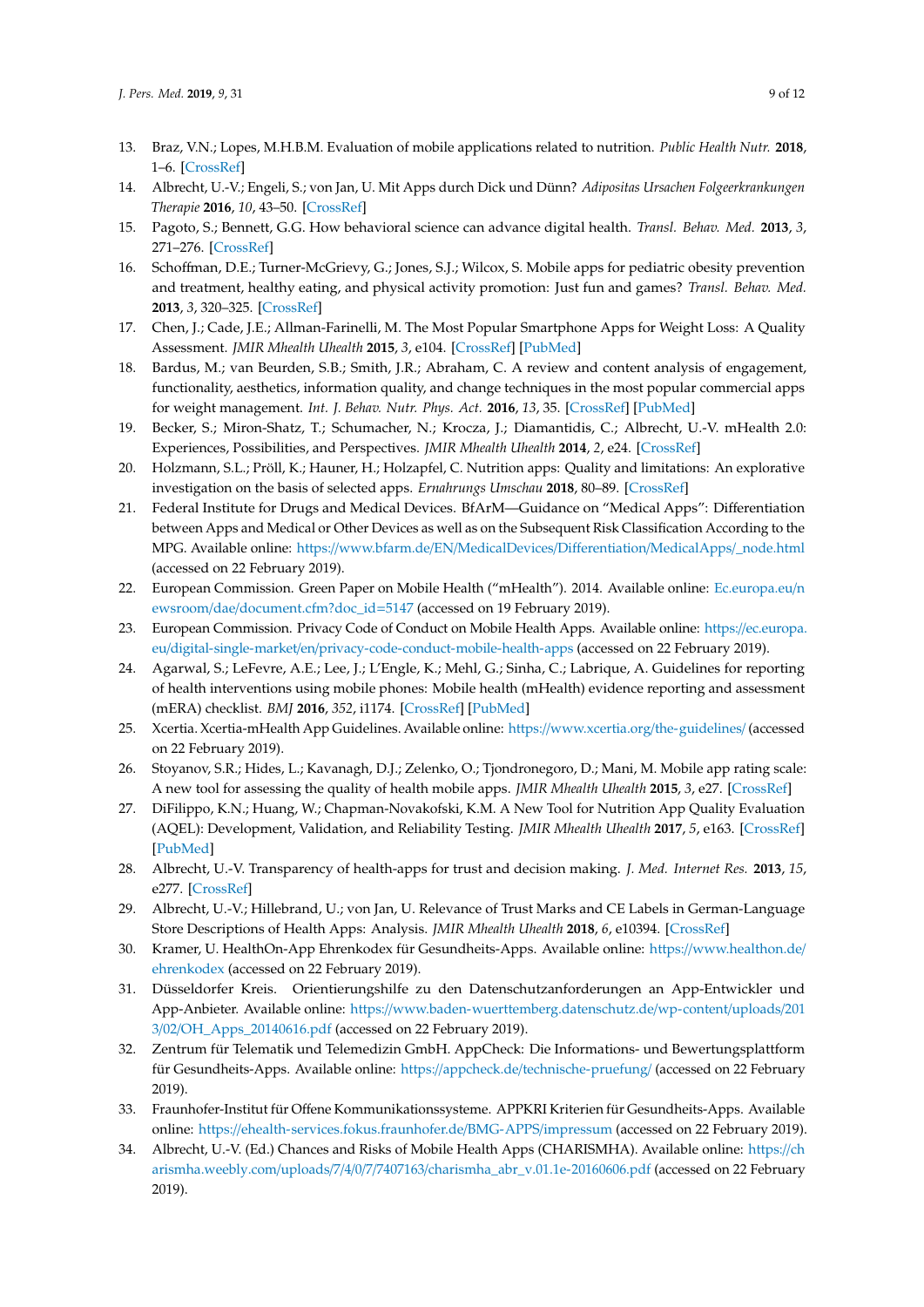- 35. Gigerenzer, G.; Schlegel-Matthies, K.; Wagner, G.G. Digitale Welt und Gesundheit. eHealth und mHealth—Chancen und Risiken der Digitalisierung im Gesundheitsbereich. 2016. Available online: http://www.svr-verbraucherfragen.de/dokumente/[digitale-welt-und-gesundheit-ehealth-und-mhealth-ch](http://www.svr-verbraucherfragen.de/dokumente/digitale-welt-und-gesundheit-ehealth-und-mhealth-chancen-und-risiken-der-digitalisierung-im-gesundheitsbereich/) [ancen-und-risiken-der-digitalisierung-im-gesundheitsbereich](http://www.svr-verbraucherfragen.de/dokumente/digitale-welt-und-gesundheit-ehealth-und-mhealth-chancen-und-risiken-der-digitalisierung-im-gesundheitsbereich/)/ (accessed on 19 February 2019).
- 36. Aktionsbündnis Patientensicherheit e.V. Digitalisierung und Patientensicherheit. Checkliste für die Nutzung von Gesundheits-Apps. 2018. Available online: [www.aps-ev.de](www.aps-ev.de/wp-content/uploads/2018/05/2018_APS-Checkliste_GesundheitsApps.pdf)/wp-content/uploads/2018/05/2018\_APS-Ch [eckliste\\_GesundheitsApps.pdf](www.aps-ev.de/wp-content/uploads/2018/05/2018_APS-Checkliste_GesundheitsApps.pdf) (accessed on 22 February 2019).
- <span id="page-9-0"></span>37. Knöppler, K.; Neisecke, T.; Nölke, L. Digital-Health-Anwendungen für Bürger. Kontext, Typologie und Relevanz aus Public-Health-Perspektive Entwicklung und Erprobung eines Klassifikationsverfahrens. Available online: https://[www.bertelsmann-stiftung.de](https://www.bertelsmann-stiftung.de/fileadmin/files/BSt/Publikationen/GrauePublikationen/Studie_VV_Digital-Health-Anwendungen_2016.pdf)/fileadmin/files/BSt/Publikationen/GrauePublikatione n/[Studie\\_VV\\_Digital-Health-Anwendungen\\_2016.pdf](https://www.bertelsmann-stiftung.de/fileadmin/files/BSt/Publikationen/GrauePublikationen/Studie_VV_Digital-Health-Anwendungen_2016.pdf) (accessed on 19 February 2019).
- <span id="page-9-1"></span>38. Kramer, U. Wie gut sind Gesundheits-Apps? *Aktuel Ernahrungsmed* **2017**, *42*, 193–205. [\[CrossRef\]](http://dx.doi.org/10.1055/s-0043-109130)
- <span id="page-9-2"></span>39. Weichert, T. Gesundheitsdatenschutz in vernetzten Zeiten. *Bundesgesundheitsblatt Gesundheitsforschung Gesundheitsschutz* **2018**, *61*, 285–290. [\[CrossRef\]](http://dx.doi.org/10.1007/s00103-017-2686-7) [\[PubMed\]](http://www.ncbi.nlm.nih.gov/pubmed/29335745)
- <span id="page-9-3"></span>40. Hutton, L.; Price, B.A.; Kelly, R.; McCormick, C.; Bandara, A.K.; Hatzakis, T.; Meadows, M.; Nuseibeh, B. Assessing the Privacy of mHealth Apps for Self-Tracking: Heuristic Evaluation Approach. *JMIR Mhealth Uhealth* **2018**, *6*, e185. [\[CrossRef\]](http://dx.doi.org/10.2196/mhealth.9217) [\[PubMed\]](http://www.ncbi.nlm.nih.gov/pubmed/30348623)
- <span id="page-9-4"></span>41. Das, G.; Cheung, C.; Nebeker, C.; Bietz, M.; Bloss, C. Privacy Policies for Apps Targeted Toward Youth: Descriptive Analysis of Readability. *JMIR Mhealth Uhealth* **2018**, *6*, e3. [\[CrossRef\]](http://dx.doi.org/10.2196/mhealth.7626)
- <span id="page-9-5"></span>42. Sunyaev, A.; Dehling, T.; Taylor, P.L.; Mandl, K.D. Availability and quality of mobile health app privacy policies. *J. Am. Med. Inform. Assoc.* **2015**, *22*, e28–e33. [\[CrossRef\]](http://dx.doi.org/10.1136/amiajnl-2013-002605)
- <span id="page-9-6"></span>43. Ellis, D.A.; Piwek, L. Failing to encourage physical activity with wearable technology: What next? *J. R. Soc. Med.* **2018**, *111*, 310–313. [\[CrossRef\]](http://dx.doi.org/10.1177/0141076818788856) [\[PubMed\]](http://www.ncbi.nlm.nih.gov/pubmed/30032696)
- <span id="page-9-7"></span>44. Subhi, Y.; Bube, S.H.; Rolskov Bojsen, S.; Skou Thomsen, A.S.; Konge, L. Expert Involvement and Adherence to Medical Evidence in Medical Mobile Phone Apps: A Systematic Review. *JMIR Mhealth Uhealth* **2015**, *3*, e79. [\[CrossRef\]](http://dx.doi.org/10.2196/mhealth.4169) [\[PubMed\]](http://www.ncbi.nlm.nih.gov/pubmed/26215371)
- <span id="page-9-8"></span>45. Nikolaou, C.K.; Lean, M.E.J. Mobile applications for obesity and weight management: Current market characteristics. *Int. J. Obes.* **2017**, *41*, 200–202. [\[CrossRef\]](http://dx.doi.org/10.1038/ijo.2016.186) [\[PubMed\]](http://www.ncbi.nlm.nih.gov/pubmed/27780974)
- <span id="page-9-9"></span>46. Rivera, J.; McPherson, A.; Hamilton, J.; Birken, C.; Coons, M.; Iyer, S.; Agarwal, A.; Lalloo, C.; Stinson, J. Mobile Apps for Weight Management: A Scoping Review. *JMIR Mhealth Uhealth* **2016**, *4*, e87. [\[CrossRef\]](http://dx.doi.org/10.2196/mhealth.5115) [\[PubMed\]](http://www.ncbi.nlm.nih.gov/pubmed/27460502)
- <span id="page-9-10"></span>47. Albrecht, U.-V.; von Jan, U. Safe, sound and desirable: Development of mHealth apps under the stress of rapid life cycles. *Mhealth* **2017**, *3*, 27. [\[CrossRef\]](http://dx.doi.org/10.21037/mhealth.2017.06.05) [\[PubMed\]](http://www.ncbi.nlm.nih.gov/pubmed/28828374)
- <span id="page-9-11"></span>48. Piwek, L.; Ellis, D.A.; Andrews, S.; Joinson, A. The Rise of Consumer Health Wearables: Promises and Barriers. *PLoS Med.* **2016**, *13*, e1001953. [\[CrossRef\]](http://dx.doi.org/10.1371/journal.pmed.1001953)
- <span id="page-9-12"></span>49. McClung, H.L.; Ptomey, L.T.; Shook, R.P.; Aggarwal, A.; Gorczyca, A.M.; Sazonov, E.S.; Becofsky, K.; Weiss, R.; Das, S.K. Dietary Intake and Physical Activity Assessment: Current Tools, Techniques, and Technologies for Use in Adult Populations. *Am. J. Prev. Med.* **2018**, *55*, e93–e104. [\[CrossRef\]](http://dx.doi.org/10.1016/j.amepre.2018.06.011)
- <span id="page-9-13"></span>50. Roess, A. The Promise, Growth, and Reality of Mobile Health—Another Data-free Zone. *N. Engl. J. Med.* **2017**, *377*, 2010–2011. [\[CrossRef\]](http://dx.doi.org/10.1056/NEJMp1713180) [\[PubMed\]](http://www.ncbi.nlm.nih.gov/pubmed/29116869)
- <span id="page-9-16"></span>51. Svetkey, L.P.; Batch, B.C.; Lin, P.-H.; Intille, S.S.; Corsino, L.; Tyson, C.C.; Bosworth, H.B.; Grambow, S.C.; Voils, C.; Loria, C.; et al. Cell phone intervention for you (CITY): A randomized, controlled trial of behavioral weight loss intervention for young adults using mobile technology. *Obesity (Silver Spring)* **2015**, *23*, 2133–2141. [\[CrossRef\]](http://dx.doi.org/10.1002/oby.21226) [\[PubMed\]](http://www.ncbi.nlm.nih.gov/pubmed/26530929)
- <span id="page-9-14"></span>52. Carter, M.C.; Burley, V.J.; Nykjaer, C.; Cade, J.E. Adherence to a smartphone application for weight loss compared to website and paper diary: Pilot randomized controlled trial. *J. Med. Internet Res.* **2013**, *15*, e32. [\[CrossRef\]](http://dx.doi.org/10.2196/jmir.2283) [\[PubMed\]](http://www.ncbi.nlm.nih.gov/pubmed/23587561)
- <span id="page-9-15"></span>53. Thranberend, T.; Knöppler, K.; Neisecke, T. Gesundheits-Apps. Bedeutender Hebel für Patient Empowerment— Potenziale Jedoch Bislang Kaum Genutzt. 2016. Available online: https://[www.bertelsmann-stiftung.d](https://www.bertelsmann-stiftung.de/fileadmin/files/BSt/Publikationen/GrauePublikationen/SpotGes_Gesundheits-Apps_dt_final_web.pdf) e/fileadmin/files/BSt/Publikationen/GrauePublikationen/[SpotGes\\_Gesundheits-Apps\\_dt\\_final\\_web.pdf](https://www.bertelsmann-stiftung.de/fileadmin/files/BSt/Publikationen/GrauePublikationen/SpotGes_Gesundheits-Apps_dt_final_web.pdf) (accessed on 19 February 2019).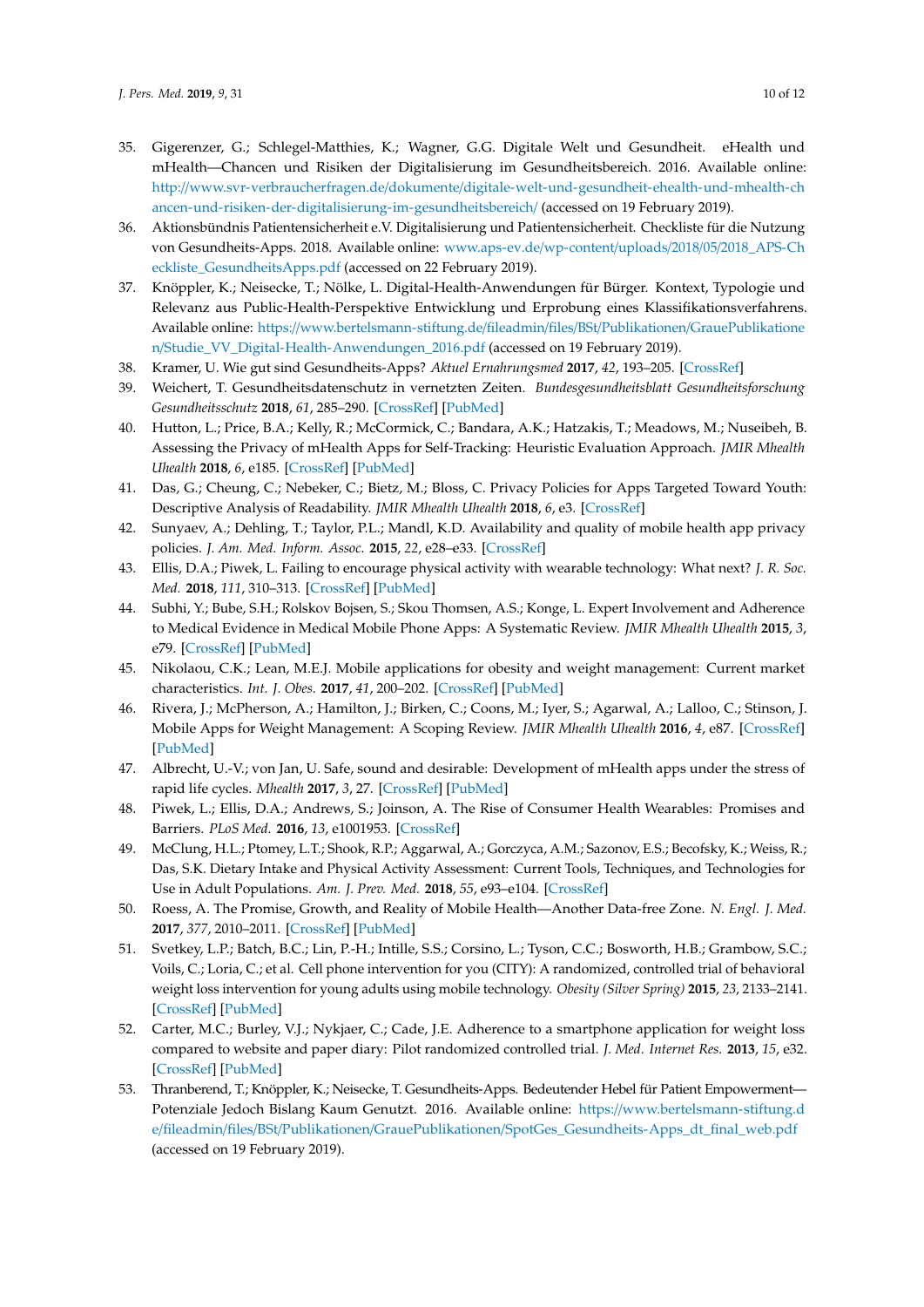- <span id="page-10-0"></span>54. Ernsting, C.; Dombrowski, S.U.; Oedekoven, M.; O Sullivan, J.L.; Kanzler, M.; Kuhlmey, A.; Gellert, P. Using Smartphones and Health Apps to Change and Manage Health Behaviors: A Population-Based Survey. *J. Med. Internet Res.* **2017**, *19*, e101. [\[CrossRef\]](http://dx.doi.org/10.2196/jmir.6838)
- <span id="page-10-1"></span>55. Campbell, M. Apple Patent Hints at Non-Invasive Glucose Monitoring Tech for Apple Watch. Available online: https://appleinsider.com/articles/18/08/23/[apple-patent-suggests-work-on-non-invasive-glucose](https://appleinsider.com/articles/18/08/23/apple-patent-suggests-work-on-non-invasive-glucose-monitoring-tech)[monitoring-tech](https://appleinsider.com/articles/18/08/23/apple-patent-suggests-work-on-non-invasive-glucose-monitoring-tech) (accessed on 14 March 2019).
- <span id="page-10-2"></span>56. Khan, S.; Ali, S.; Bermak, A. Recent Developments in Printing Flexible and Wearable Sensing Electronics for Healthcare Applications. *Sensors* **2019**, *19*, 1230. [\[CrossRef\]](http://dx.doi.org/10.3390/s19051230)
- <span id="page-10-3"></span>57. Fernández-Caramés, T.; Fraga-Lamas, P. Towards the Internet-of-Smart-Clothing: A Review on IoT Wearables and Garments for Creating Intelligent Connected E-Textiles. *Electronics* **2018**, *7*, 405. [\[CrossRef\]](http://dx.doi.org/10.3390/electronics7120405)
- <span id="page-10-4"></span>58. Gilmore, L.A.; Duhé, A.F.; Frost, E.A.; Redman, L.M. The technology boom: A new era in obesity management. *J. Diabetes Sci. Technol.* **2014**, *8*, 596–608. [\[CrossRef\]](http://dx.doi.org/10.1177/1932296814525189) [\[PubMed\]](http://www.ncbi.nlm.nih.gov/pubmed/24876625)
- <span id="page-10-5"></span>59. DiFilippo, K.N.; Huang, W.-H.; Andrade, J.E.; Chapman-Novakofski, K.M. The use of mobile apps to improve nutrition outcomes: A systematic literature review. *J. Telemed. Telecare* **2015**, *21*, 243–253. [\[CrossRef\]](http://dx.doi.org/10.1177/1357633X15572203) [\[PubMed\]](http://www.ncbi.nlm.nih.gov/pubmed/25680388)
- 60. Aguilar-Martínez, A.; Solé-Sedeño, J.M.; Mancebo-Moreno, G.; Medina, F.X.; Carreras-Collado, R.; Saigí-Rubió, F. Use of mobile phones as a tool for weight loss: A systematic review. *J. Telemed. Telecare* **2014**, *20*, 339–349. [\[CrossRef\]](http://dx.doi.org/10.1177/1357633X14537777) [\[PubMed\]](http://www.ncbi.nlm.nih.gov/pubmed/24875928)
- 61. Flores Mateo, G.; Granado-Font, E.; Ferré-Grau, C.; Montaña-Carreras, X. Mobile Phone Apps to Promote Weight Loss and Increase Physical Activity: A Systematic Review and Meta-Analysis. *J. Med. Internet Res.* **2015**, *17*, e253. [\[CrossRef\]](http://dx.doi.org/10.2196/jmir.4836) [\[PubMed\]](http://www.ncbi.nlm.nih.gov/pubmed/26554314)
- 62. Liu, F.; Kong, X.; Cao, J.; Chen, S.; Li, C.; Huang, J.; Gu, D.; Kelly, T.N. Mobile phone intervention and weight loss among overweight and obese adults: A meta-analysis of randomized controlled trials. *Am. J. Epidemiol.* **2015**, *181*, 337–348. [\[CrossRef\]](http://dx.doi.org/10.1093/aje/kwu260)
- 63. Stephens, J.; Allen, J. Mobile phone interventions to increase physical activity and reduce weight: A systematic review. *J. Cardiovasc. Nurs.* **2013**, *28*, 320–329. [\[CrossRef\]](http://dx.doi.org/10.1097/JCN.0b013e318250a3e7)
- 64. Schippers, M.; Adam, P.C.G.; Smolenski, D.J.; Wong, H.T.H.; de Wit, J.B.F. A meta-analysis of overall effects of weight loss interventions delivered via mobile phones and effect size differences according to delivery mode, personal contact, and intervention intensity and duration. *Obes. Rev.* **2017**, *18*, 450–459. [\[CrossRef\]](http://dx.doi.org/10.1111/obr.12492) [\[PubMed\]](http://www.ncbi.nlm.nih.gov/pubmed/28187246)
- <span id="page-10-6"></span>65. Park, S.-H.; Hwang, J.; Choi, Y.-K. Effect of Mobile Health on Obese Adults: A Systematic Review and Meta-Analysis. *Healthc. Inform. Res.* **2019**, *25*, 12–26. [\[CrossRef\]](http://dx.doi.org/10.4258/hir.2019.25.1.12) [\[PubMed\]](http://www.ncbi.nlm.nih.gov/pubmed/30788177)
- <span id="page-10-7"></span>66. Marcolino, M.S.; Oliveira, J.A.Q.; D'gostino, M.; Ribeiro, A.L.; Alkmim, M.B.M.; Novillo-Ortiz, D. The Impact of mHealth Interventions: Systematic Review of Systematic Reviews. *JMIR Mhealth Uhealth* **2018**, *6*, e23. [\[CrossRef\]](http://dx.doi.org/10.2196/mhealth.8873)
- <span id="page-10-8"></span>67. Lin, P.-H.; Grambow, S.; Intille, S.; Gallis, J.A.; Lazenka, T.; Bosworth, H.; Voils, C.L.; Bennett, G.G.; Batch, B.; Allen, J.; et al. The Association Between Engagement and Weight Loss Through Personal Coaching and Cell Phone Interventions in Young Adults: Randomized Controlled Trial. *JMIR Mhealth Uhealth* **2018**, *6*, e10471. [\[CrossRef\]](http://dx.doi.org/10.2196/10471)
- <span id="page-10-9"></span>68. Thomas, J.G.; Bond, D.S.; Raynor, H.A.; Papandonatos, G.D.; Wing, R.R. Comparison of Smartphone-Based Behavioral Obesity Treatment with Gold Standard Group Treatment and Control: A Randomized Trial. *Obesity (Silver Spring)* **2019**. [\[CrossRef\]](http://dx.doi.org/10.1002/oby.22410)
- <span id="page-10-10"></span>69. Turner-McGrievy, G.M.; Wilcox, S.; Boutté, A.; Hutto, B.E.; Singletary, C.; Muth, E.R.; Hoover, A.W. The Dietary Intervention to Enhance Tracking with Mobile Devices (DIET Mobile) Study: A 6-Month Randomized Weight Loss Trial. *Obesity (Silver Spring)* **2017**, *25*, 1336–1342. [\[CrossRef\]](http://dx.doi.org/10.1002/oby.21889) [\[PubMed\]](http://www.ncbi.nlm.nih.gov/pubmed/28600833)
- <span id="page-10-11"></span>70. Burke, L.E.; Styn, M.A.; Sereika, S.M.; Conroy, M.B.; Ye, L.; Glanz, K.; Sevick, M.A.; Ewing, L.J. Using mHealth technology to enhance self-monitoring for weight loss: A randomized trial. *Am. J. Prev. Med.* **2012**, *43*, 20–26. [\[CrossRef\]](http://dx.doi.org/10.1016/j.amepre.2012.03.016)
- <span id="page-10-12"></span>71. Zheng, Y.; Burke, L.E.; Danford, C.A.; Ewing, L.J.; Terry, M.A.; Sereika, S.M. Patterns of self-weighing behavior and weight change in a weight loss trial. *Int. J. Obes.* **2016**, *40*, 1392–1396. [\[CrossRef\]](http://dx.doi.org/10.1038/ijo.2016.68) [\[PubMed\]](http://www.ncbi.nlm.nih.gov/pubmed/27113642)
- <span id="page-10-13"></span>72. Romeo, A.; Edney, S.; Plotnikoff, R.; Curtis, R.; Ryan, J.; Sanders, I.; Crozier, A.; Maher, C. Can Smartphone Apps Increase Physical Activity? Systematic Review and Meta-Analysis. *J. Med. Internet Res.* **2019**, *21*, e12053. [\[CrossRef\]](http://dx.doi.org/10.2196/12053)